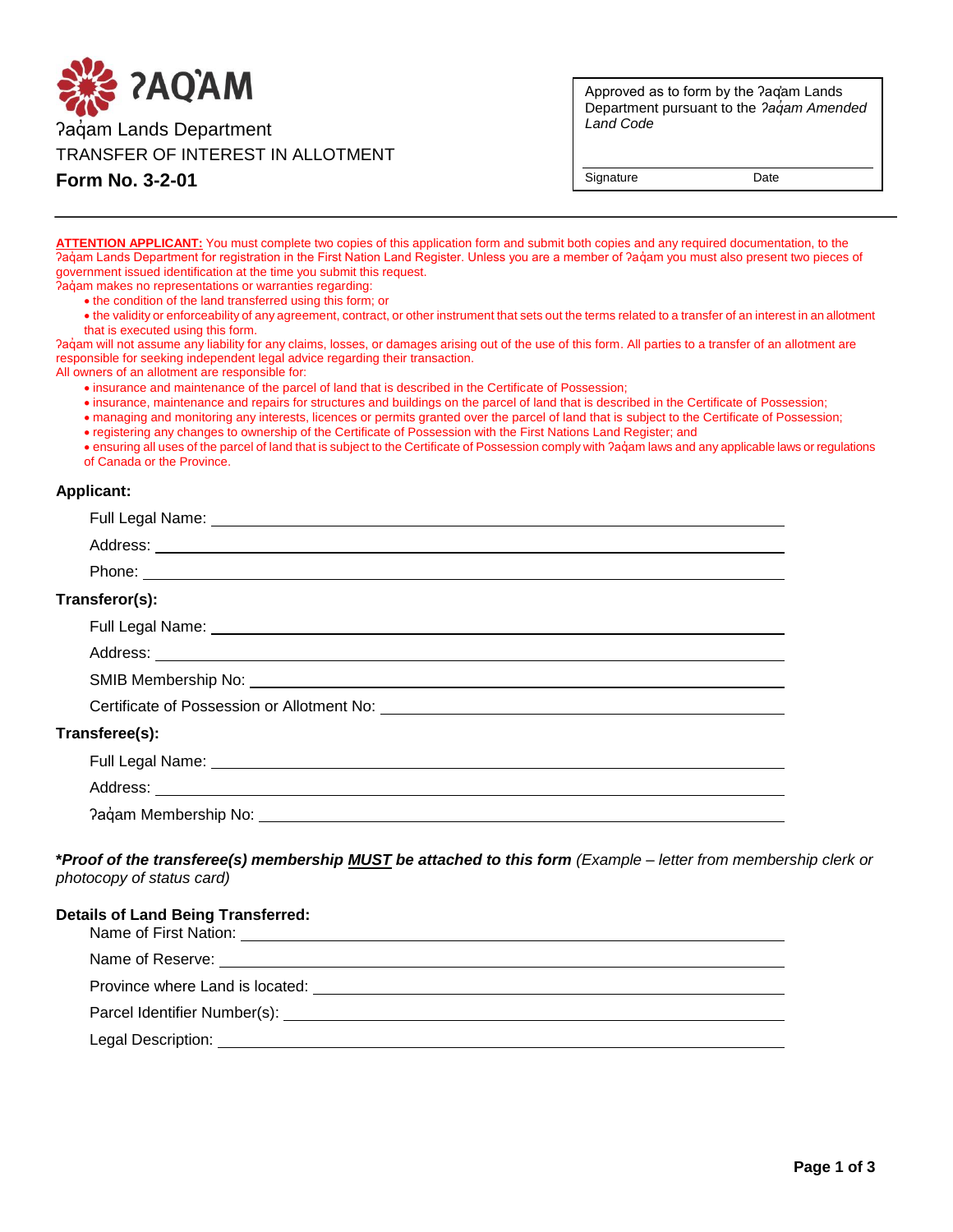## **Consideration:**

In the consideration of:

## **Instrument:**

- [ ] This is a transfer by Contract / Agreement *\*If the transferor has a spouse, you MUST attach Form 4-2-03: Consent of Spouse of Common Law Partner*
- [ ] This is a transfer pursuant to subsection 50(2) of the *Indian Act*

*\*Form 4-2-02: Declaration of Superintendent must be attached to this form.*

*\*An original Band Council Resolution consenting to this transfer must be attached to this form.*

[ ] This is a reversion to the band pursuant to subsection 50(3) of the *Indian Act*

*\*Form 4-2-02: Declaration of Superintendent must be attached to this form.*

[ ] This is a transfer where the transferor is a deceased member and this transfer of their allotment is a testamentary disposition being conducted in accordance with their will

\**If the transferor ordinarily resided on ʔaq̓am lands and the transferor's will is either approved in whole by the Minister, or the part of the transferor's will addressing the transfer of this allotment is approved by the Minister, under section 45 of the Indian Act, this form must be executed by either the executor who is approved by the Minister or if no executor is named in the transferor's will, by the administrator who is appointed by the Minister. A copy of such approval and appointment, certified by the person who has custody of the original approval or appointment, must be attached to this form. A copy of the transferor's will, certified by the person who has custody of the original will, must be attached to this form.*

*\*If the transferor did not ordinarily reside on ʔaq̓am lands and the transferor's will is approved by a court, this form must be executed by the person named in the court order as the executor or administrator of the transferor's estate. A copy of the transferor's will, certified by the person who has custody of the original will, must be attached to this form.*

*\*If the transferor did not ordinarily reside on ʔaq̓am lands and the Minister has assumed jurisdiction under sections 4(3) and 43 of the Indian Act over the management of the transferor's estate, this form ust be executed by the person who is appointed by the Minister to be the administrator of the transferor's estate. A copy of such appointment, certified by the person who has custody of the original appointment, must be attached to this form. A copy of the transferor's will, certified by the person who has custody of the original will, must be attached to this form.*

*\* Transferee(s) signature(s) are not required under this transfer. Appointed executor or administrator is liable for conducting testamentary disposition in accordance with the approved will.*

[ ] This is a transfer where the transferor is a deceased member and this transfer of their allotment is being conducted pursuant to the rules of intestacy

\**If the transferor ordinarily resided on ʔaq̓am lands this form must be executed on behalf of the transferor by the person who is appointed by the Minister under section 43 of the Indian Act to be the administrator of that Member's estate. A copy of such appointment, certified by the person who has custody of the original, must be attached to this form.*

*\*If the transferor did not ordinarily reside on ʔaq̓am lands and the Minister has assumed jurisdiction under sections 4(3) and 43 of the Indian Act, this form must be executed on behalf of the transferor by the person who is appointed by the Minister under section 43 of the Indian Act to be the administrator of that Member's estate. A copy of such appointment, certified by the person who has custody of the original, must be attached to this form.*

*\*If the transferor did not ordinarily reside on ʔaq̓am lands, the Minister has not assumed jurisdiction under section 4(3) and 43 of the Indian Act, and a court has made an order regarding the transferor's estate, this form must be executed by the person who is named in the court order as the administrator of the transferor's estate and a copy of that court order, certified by the court, must be attached to this form.*